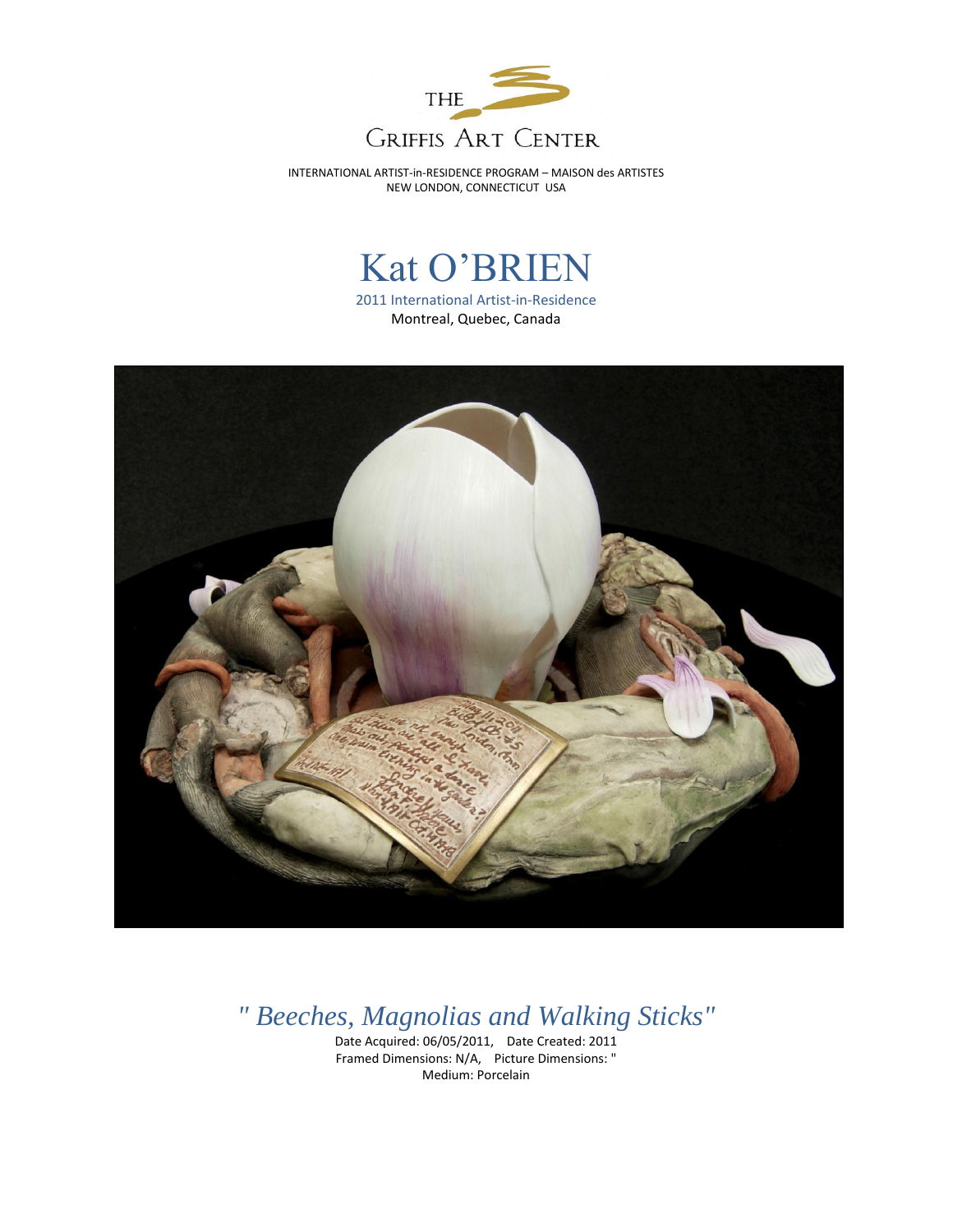

INTERNATIONAL ARTIST-in-RESIDENCE PROGRAM – MAISON des ARTISTES NEW LONDON, CONNECTICUT USA



## *"Love always, John"*

When Kat O'Brien submitted her application to be one of our International Artists-in-Residence, her works of art had us intrigued… but it was her project statement that convinced us that she should be here.

"My project for 2011 relates to the upcoming 100th birthday of my father, John Moore (1911-1948). He taught English at Connecticut College (1940-1948), organized its first Summer Arts Programs in 1945-7, and was the first administrative chair of the American Dance Festival in 1948 (working with Martha Hill) before his sudden death in October of that year. - I had just been born.

"As I grew up, most of what I knew about him came from letters he wrote to my mother; hence, I knew him mostly as 'Love always, John.'

"In the late 1980's I visited Connecticut College to see if some form of John was resting there "in the shadows" at the library. Indeed, his personnel files were just arriving in the archives! Though hardly the stuff of the love letters I knew, it was in some ways more intimate and informative. John took new form as a vulnerable young man through his employment applications, reference letters, and hand-written housing and promotion requests. In response I created "The Matter of John," two multimedia installations showcased in New York and Texas.

"I planned other trips to the archives in New London, but life takes its own path and I did not return.